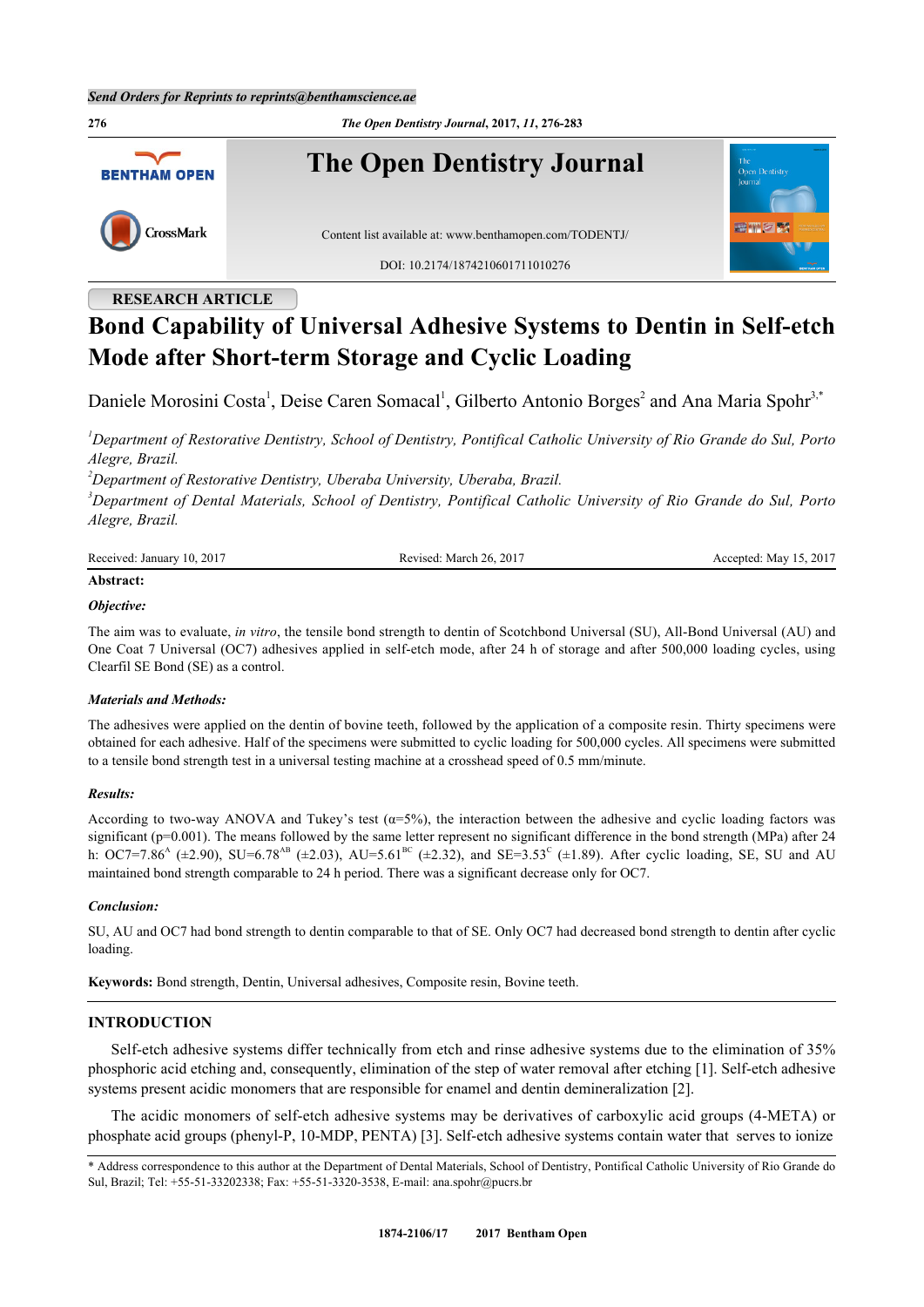the acidic monomers, enabling them to demineralize the smear layer and the underlying dentin to form the hybrid layer [\[4](#page-5-3), [5\]](#page-5-4). These adhesive systems can be classified according to their pH as strong (pH  $\leq$ 1), intermediate (pH = 1.5), or mild ( $pH > 2$ ) [[6\]](#page-5-5). Depending on the  $pH$ , the smear layer and smear plugs are not dissolved completely and the thickness of the hybrid layer varies according to the pH [[1](#page-5-0), [7\]](#page-5-6). Usually, self-etch adhesive systems do not provide a selective demineralization of the enamel similar to that with 35% phosphoric acid [\[8](#page-5-7)]. Thus, selective enamel etching in a separate step with 35% phosphoric acid has been recommended prior to application of the self-etching adhesive system [\[9](#page-6-0)].

Several companies have launched self-etch adhesive systems. However, Clearfil SE Bond has been shown to be one of the most reliable self-etch adhesive systems, and it presents high bond strength values to dentin and is considered the gold standard for this category of adhesive systems [\[10](#page-6-1), [11](#page-6-2)].

Recently, universal adhesive systems were launched with the aim of technical simplification. These adhesive systems are classified as "universal" because they may be used as self-etch adhesives, etch-and-rinse adhesives, or as self-etch adhesives on dentin and etch-and-rinse adhesives on enamel (selective enamel etching). In addition, these adhesives can be applied on the surface of different restorative materials [[12\]](#page-6-3). Three representatives of this category are the Scotchbond Universal, All-Bond Universal and One Coat 7 Universal.

Regardless of the commercial presentation and application technique, it is important that universal adhesive systems are comparable to or have better performance than the gold standard adhesive system. Regarding the application mode, studies have shown that self-etch mode improved the bonding effectiveness of universal adhesives on dentin [\[13](#page-6-4), [14](#page-6-5)].

Based on this finding, the aim of the current study was to evaluate, *in vitro*, the bond strength to dentin of Scotchbond Universal, All Bond Universal and One Coat 7 Universal, applied in self-etch mode, after 24 h of storage and after 500,000 loading cycles. This study was conducted with the null hypothesis that no significant difference in bond strength exists between the universal adhesive systems and the gold standard adhesive system.

# **MATERIALS AND METHODS**

# **Tooth Preparation**

One hundred and twenty permanent bovine incisors, extracted at the age of 2 years, were selected. The teeth were cleaned of gross debris and stored in distilled water at 4°C. The water was changed every week and the teeth were used within six months.

The crowns were sectioned at the superior and inferior thirds to obtain 10 mm-high coronary portions. The coronal portions were placed with the buccal surface against a glass plate with wax. A metallic cylindrical device was used to embed the teeth. The device was placed on the glass plate so that the dental surface was centered. Then, self-cured acrylic resin (Jet Clássico, São Paulo, SP, Brazil) was used to fill the metallic cylindrical device.

In a lathe under water spray (Nardini - ND 250 BE, Americana, SP, Brazil), 2 mm of acrylic resin and tooth were removed, exposing the dentin. The dentin surfaces were hand-polished with wet 400 and 600 grit silicon carbide abrasive paper (Carborundum Abrasives, Recife, PE, Brazil) and rinsed with water for 15 s, and the excess water was removed by air drying.

# **Bonding Procedures**

The embedded teeth were randomly assigned to four groups (n=30) for bonding with the adhesive systems (Table **[1](#page-1-0)**) that were applied in self-etch mode.

| <b>Adhesive System</b> | Composition                                                                                                                                                                    | <b>Batch Number</b> | Manufacturer               |
|------------------------|--------------------------------------------------------------------------------------------------------------------------------------------------------------------------------|---------------------|----------------------------|
| All-Bond Universal     | Adhesive: 10-MDP, Bis-GMA, HEMA, ethanol, water, initiators                                                                                                                    | 1400007770          | Bisco, Schaumburg, IL, USA |
| Scotchbond Universal   | Adhesive: 10-MDP, phosphate<br>monomer, dimethacrylate resins,<br>HEMA, methacrylate-modified<br>polyalkenoic acid copolymer,<br>filler, ethanol, water, initiators,<br>silane | 579967              | 3M-ESPE, St. Paul, MN, USA |

### <span id="page-1-0"></span>**Table 1. Composition of the adhesive systems.**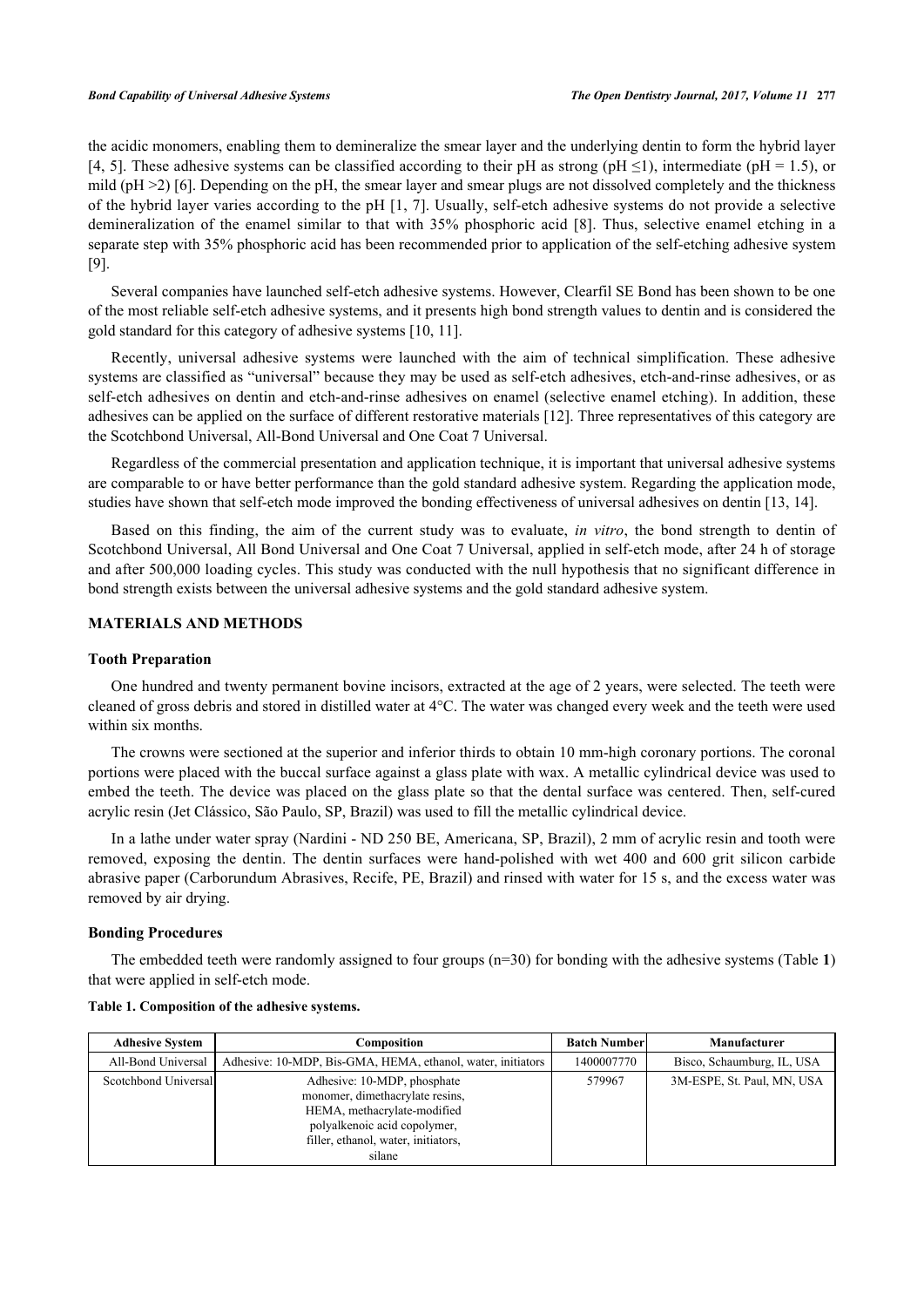*(Table ) contd.....*

| <b>Adhesive System</b> | Composition                                                                          | <b>Batch Numberl</b> | Manufacturer                       |
|------------------------|--------------------------------------------------------------------------------------|----------------------|------------------------------------|
| Clearfil SE Bond       | Primer:10-MDP, HEMA,                                                                 | 051539               | Kuraray, Kurashiki, Okayama, Japan |
|                        | camphorquinone, hydrophilic                                                          |                      |                                    |
|                        | dimethacrylate, water                                                                |                      |                                    |
|                        | Bond: 10-MDP, Bis-GMA, HEMA,                                                         |                      |                                    |
|                        | camphorquinone, hydrophobic                                                          |                      |                                    |
|                        | dimethacrylate, N,N-diethanol ptoluidine                                             |                      |                                    |
|                        | bond, colloidal silica                                                               |                      |                                    |
|                        | One Coat 7 Universal Methacrylates including 10-MDP, photoinitiators, ethanol, water | F96836               | Coltène, Cuvahoga Falls, OH, USA   |

#### **According to the manufacturers.**

Group 1- Clearfil SE Bond (control): The self-etching primer was applied to the dentin using a microbrush and was left in place for 30 s. Excess solvent was removed by air drying for 5 s. The bond was applied using a microbrush, followed by gentle air drying for 5 s and light curing for 20 s with a Radii Cal curing unit (SDI, Vic., Australia) with light intensity of 1.000 mW/cm<sup>2</sup>.

Group 2- Scotchbond Universal: The adhesive was applied to the dentin with a microbrush and scrubbed for 20 s, followed by gentle air drying for 5 s and light curing for 10 s.

Group 3- All-Bond Universal: The adhesive was applied to the dentin with a microbrush and scrubbed for 20 s, followed by gentle air drying for 5 s and light curing for 10 s.

Group 4- One Coat 7 Universal: The adhesive was applied to the dentin with a microbrush and scrubbed for 20 s, followed by gentle air drying for 5 s and light curing for 10 s.

A metallic split cylinder, 4 mm high with an orifice 3 mm in diameter at the bottom and 5 mm in diameter at the top, was placed against the specimen so that the orifice was over the treated dentin. Composite resin Z250 (3M, St. Paul. MN, USA) was inserted in the interior of the orifice in two increments to form an inverted cone of composite resin which provided a grip for the clutch used in the tensile bond test. Each increment was light cured for 40 s.

The specimens were stored in distilled water at  $37^{\circ}$ C for 24 h. Half of the specimens in each group (n=15) were submitted to tensile bond strength test, and the other 15 specimens were tested after cyclic loading (Erios ER-11000, Erios, São Paulo, SP, Brazil) at 50 N for 500,000 cycles at 1 Hz in distilled water at 37 °C.

# **Tensile Bond Strength Testing**

The tensile bond strength test was performed in a universal testing machine (EMIC DL-2000, São José dos Pinhais, PR, Brazil) at a crosshead speed of 0.5 mm/min. The tensile bond strength values, in MPa, were calculated from the peak load at failure divided by the specimen surface area.

After the tensile bond strength tests, the fractured surfaces of the specimens were visually examined with a stereomicroscope (Olympus Corp., Tokyo, Japan) at 20X to classify the type of failure that occurred during the debonding procedure. The failures were classified as follows: a) adhesive (rupture in the interface between the dentin and the adhesive system); b) cohesive in dentin (dentin substrate failure); c) cohesive in composite resin (composite resin failure); or d) mixed (adhesive and cohesive failure in the dentin or composite resin) [[15\]](#page-6-6).

#### **Statistical Analysis**

Statistical analysis was performed by applying a two-way analysis of variance (adhesive system x cyclic loading) followed by Tukey's post hoc test at a 95% confidence level.

# **RESULTS**

Two-way ANOVA analysis revealed that the interaction effect (adhesive system x cyclic loading) was significant (*p*<0.05). According to Tukey's test, without cyclic loading, higher tensile bond strength was obtained with One Coat 7 Universal (7.86 MPa), though not significantly different from that of Scotchbond Universal (6.78 MPa) (*p*>0.05). All-Bond Universal had an intermediate value (5.61 MPa), though not significantly different from those of Scotchbond Universal and Clearfil SE Bond (3.53 MPa). With cyclic loading, there was no significant difference in tensile bond strength between the adhesive systems (*p*>0.05). One Coat 7 Universal was the only adhesive system that had significantlydecreased tensile bond strength after cyclic loading  $(4.26 \text{ MPa})$  ( $p<0.05$ ) (Table 2).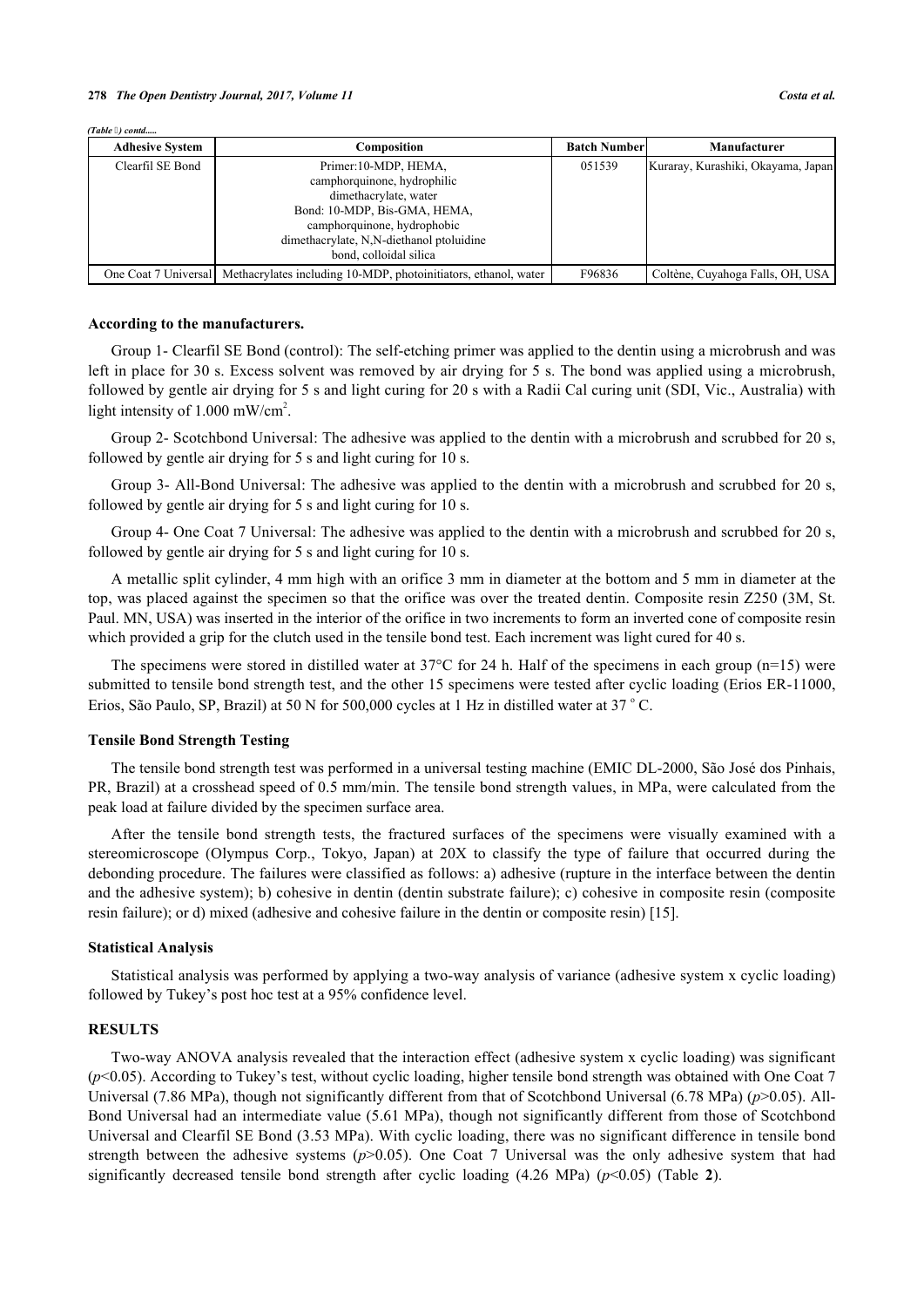|                           | Group 1 – Clearfil SE                                            | Group 2 – Scotchbond                                             | Group 3 – All-Bond                                               | Group 4 – One Coat 7                                                |
|---------------------------|------------------------------------------------------------------|------------------------------------------------------------------|------------------------------------------------------------------|---------------------------------------------------------------------|
|                           | <b>Bond</b>                                                      | <b>Universal</b>                                                 | <b>Universal</b>                                                 | <b>Universal</b>                                                    |
| Without cyclic<br>loading | 3.53 $\text{Ca}$ (±1.89)<br>Minimum $(1.71)$<br>Maximum $(6.21)$ | $6.78^{ABa} (\pm 2.03)$<br>Minimum $(4.51)$<br>Maximum $(11.93)$ | 5.61 $BCa$ ( $\pm$ 2.32)<br>Minimum $(2.96)$<br>Maximum $(9.65)$ | 7.86 $^{Aa}$ ( $\pm$ 2.90)<br>Minimum $(3.77)$<br>Maximum $(11.75)$ |
| With cyclic loading       | 4.70 $^{Aa}$ ( $\pm$ 2.50)                                       | $6.05^{Aa} (\pm 1.44)$                                           | 5.89 $^{Aa}$ ( $\pm$ 2.11)                                       | 4.26 $\rm^{Ab}$ ( $\pm 1.20$ )                                      |
|                           | Minimum $(2.63)$                                                 | Minimum $(4.35)$                                                 | Minimum $(3.49)$                                                 | Minimum $(2.75)$                                                    |
|                           | Maximum $(9.36)$                                                 | Maximum $(9.78)$                                                 | Maximum (9.36)                                                   | Maximum $(6.40)$                                                    |

<span id="page-3-0"></span>**Table 2. Tensile bond strength means (MPa), standard deviations (±SD) and minimum and maximum values for the groups without and with cyclic loading.**

\* The means followed by the same capital letter in lines and by the same lowercase letter in columns are not significantly different according to Tukey's test  $(\alpha=0.05)$ .

There was a predominance of adhesive failures in almost all groups, especially for Clearfil SE Bond. Cohesive failures in the composite resin occurred in all groups and were the second most predominant failure in the study. There were mixed failures, except with Clearfil SE Bond without cyclic loading. Cohesive failure in the dentin occurred in only two specimens (Table **[3](#page-3-1)**).

<span id="page-3-1"></span>**Table 3. Failure mode analysis.**

| <b>Group / Failure Mode</b>                 | <b>Adhesive</b> | <b>Cohesive in Composite</b><br>Resin | <b>Cohesive in Dentin</b> | <b>Mixed (Adhesive and Cohesive in</b><br><b>Composite Resin)</b> |
|---------------------------------------------|-----------------|---------------------------------------|---------------------------|-------------------------------------------------------------------|
| Clearfil SE Bond without cyclic loading     | 13              |                                       |                           |                                                                   |
| Clearfil SE Bond with cyclic loading        |                 |                                       |                           |                                                                   |
| Scotchbond Universal without cyclic loading | 8               |                                       |                           |                                                                   |
| Scotchbond Universal with cyclic loading    | Q               |                                       |                           |                                                                   |
| All-Bond Universal without cyclic loading   |                 |                                       |                           |                                                                   |
| All-Bond Universal with cyclic loading      | 6               |                                       |                           |                                                                   |
| One Coat 7 Universal without cyclic loading |                 |                                       |                           |                                                                   |
| One Coat 7 Universal with cyclic loading    | 8               |                                       |                           |                                                                   |

# **DISCUSSION**

The results of the present study are positive, as the universal adhesive systems tested obtained bond strengths greater than or comparable to that of Clearfil SE Bond, which was considered the control. Based on the results, the null hypothesis was rejected.

According to the manufacturers, the three universal adhesive systems tested in the present study can be applied in etch and rinse mode or self etched mode on dentin. Studies have compared the bond strength of universal adhesives to dentin using the etch and rinse or the self-etch mode, and similar bond strength values were observed for each adhesive system regardless of the application mode [[16](#page-6-7) - [19\]](#page-6-8). However, there is presently a preference for the self-etch adhesive system on dentin due to shallower demineralization compared to 35% phosphoric acid [[20,](#page-6-9) [21](#page-6-10)] and the elimination of the water removal step after etching with phosphoric acid; this is one of the most critical steps during etch-and-rinse adhesive system application [[22\]](#page-6-11). In addition, 35% phosphoric acid removes calcium from the dentin surface, leaving a network of collagen fibers surrounded by water [\[1](#page-5-0)]. The removal of calcium from the dentin surface might avoid any potential ionic bonding between calcium and the phosphate and/or carboxylate groups present in the adhesive, decreasing the bond capability to dentin, especially after aging [[13,](#page-6-4) [14\]](#page-6-5). Thus, the present study tested the universal adhesive systems in self-etch mode.

The chemical composition of the adhesive system directly influences the bonding ability [[23\]](#page-6-12). All of the adhesive systems tested include the 10-methacryloyloxydecyl dihydrogen phosphate monomer (10-MDP). The 10-MDP monomer provides acidity and, consequently, the capability to etch the dentin surface. During the demineralization promoted by the acidic monomer, other substances present in the adhesive infiltrate into the demineralized dentin [[1,](#page-5-0) [3\]](#page-5-2). Another important factor related to 10-MDP is that it has the ability to chemically bond to the hydroxyapatite in dentin and enamel, favoring the bond to dental tissue [\[3](#page-5-2), [24,](#page-6-13) [25](#page-6-14)]. In self-etch mode, the residual hydroxyapatite that remains around the collagen fibrils serves as a receptor for chemical interaction with 10-MDP and subsequently contributes to adhesive performance [[3\]](#page-5-2).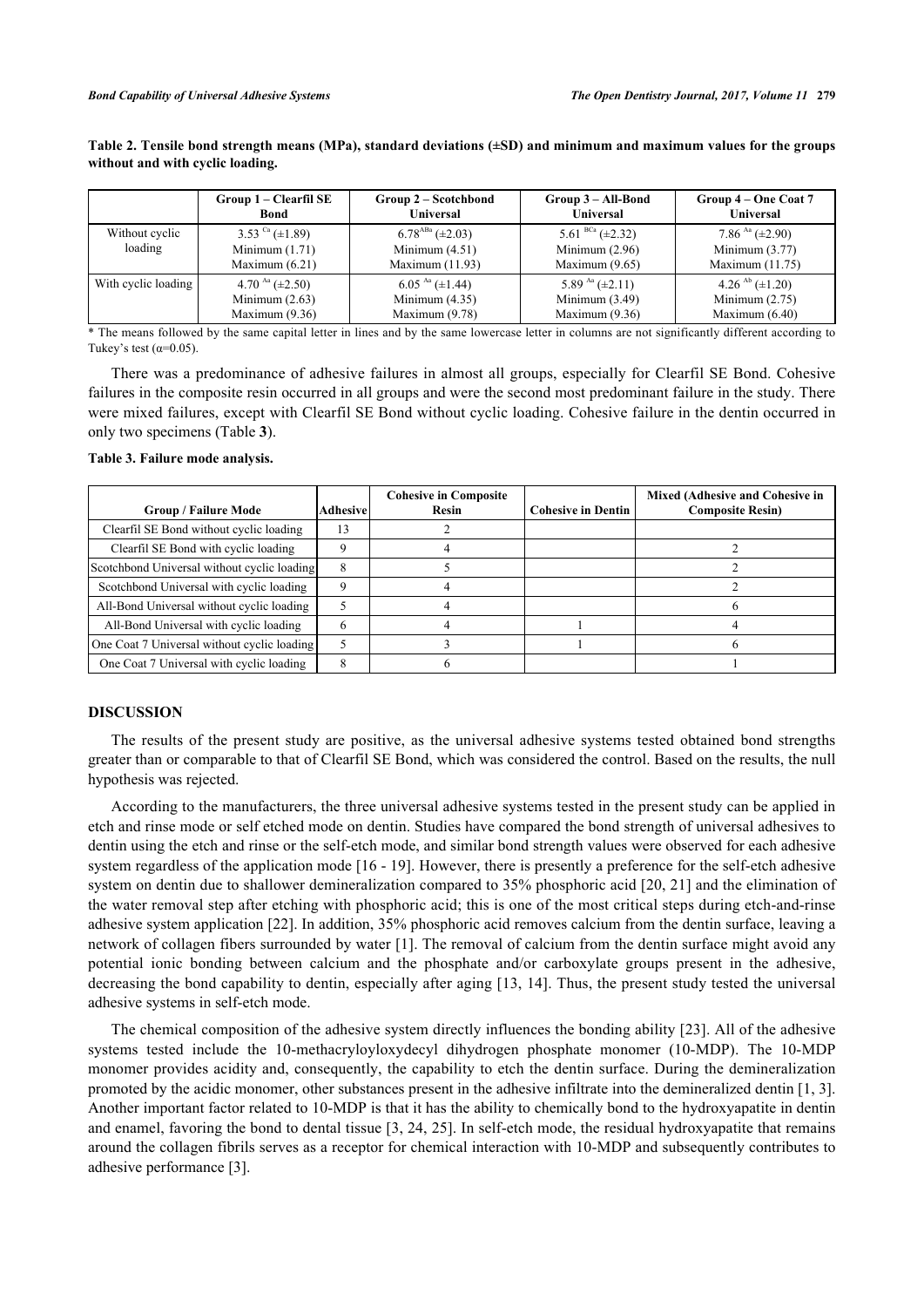#### **280** *The Open Dentistry Journal, 2017, Volume 11 Costa et al.*

Scotchbond Universal includes a polyalkenoic acid copolymer which chemically bonds to the calcium in hydroxyapatite [[26\]](#page-6-15). More than 50% of the carboxyl groups in the polyalkenoic acid copolymer are able to bond to hydroxyapatite. Carboxylic groups replace phosphate ions on the substrate creating ionic bonds with calcium [\[27\]](#page-6-16). There is a high chance that the presence of polyalkenoic acid copolymer leads to higher bond stability between the dentin and the adhesive during the 6 months of storage[[14\]](#page-6-5). It is likely that the presence of polyalkenoic acid copolymer favors additional bonding of Scotchbond Universal to dentin. The study by Perdigão *et al.* [\[28](#page-6-17)] also tested the bond strengths of Scotchbond Universal and Clearfil SE Bond to dentin and the values were higher for Scotchbond Universal.

Adhesive systems can be classified in relation to the pH as strong, intermediate, and mild[[6\]](#page-5-5). The pH of the adhesive system determines the ability of the materials to demineralize dentin and enamel [\[1](#page-5-0), [7\]](#page-5-6). All-Bond Universal (pH=3.2), Scotchbond Universal (pH=2.7), One Coat 7 Universal (pH= 2.0-2.8) and Clearfil SE Bond (pH=2) are classified as mild adhesive systems. Some newer one-step self-etch adhesive systems with mild acidity have shown improved performance in comparison with strong one-step self-etch adhesives on dentin [\[29](#page-6-18)]. However, a 36-month clinical trial evaluating Scotchbond Universal showed signs of degradation and more restorations were lost when this universal adhesive was applied in self-etch mode compared to the selective enamel etching technique [[30\]](#page-7-0).

In the present study, cyclic loading was applied to half of the specimens as an *in vitro* aging method to simulate masticatory loads. The specimens were submitted to cyclic loading at 50 N for 500,000 cycles, simulating two years of function [\[31](#page-7-1)]. During cyclic loading, the specimens were immersed in distilled water at 37°C to reproduce the humidity conditions of the oral cavity. One Coat 7 Universal was the only adhesive system that had a significant decrease in bond strength after cyclic loading. For the other three adhesive systems, the cyclic loading did not influence the bond strength values. An explanation for this finding may be related to the composition of the adhesives. Although manufacturers do not specify the precise percentage of each component present in the adhesives, it is possible that the presence of different percentages of the 10-MDP monomer can make the adhesive more or less vulnerable to the degradation process. The bond of 10-MDP to calcium in hydroxyapatite creates a salt (10-MDP-Ca) that protects against hydrolysis [\[32](#page-7-2)] because it is a hydrolytically stable salt [\[24](#page-6-13)], favoring maintenance of bond strength values.

The hydrolytic degradation process is a reality in adhesive systems. The literature has shown that single-bottle adhesive systems have higher hydrolytic degradation compared to three-step etch-and-rinse adhesive systems or two step self-etch adhesive systems such as Clearfil SE Bond. An explanation for the higher degradation is that single-bottle adhesive systems contain water and more hydrophilic monomers in their composition [[33\]](#page-7-3), in addition to their lack of a hydrophobic adhesive layer [[34](#page-7-4)]. The bonded interfaces of one-bottle adhesive systems behave as semi-permeable membranes that allow the movement of water across them and favor hydrolytic degradation [\[35](#page-7-5)]. However, Scotchbond Universal and All-Bond Universal are one-bottle simplified adhesives and there was no decrease in their bond strength after cyclic loading underwater. The possibility that the duration of the cyclic loading performed in the present study was not long enough to cause a significant decrease in bond strength cannot be disregarded. Probably, a long-term water storage, or a combination of aging methodologies could have decreased the bond strength [[36\]](#page-7-6). However, water has been shown to pass through adhesives that do not contain a hydrophobic layer in the initial minutes after application to dentin [[37\]](#page-7-7).

The analysis of failures is a mandatory methodology when bond strength tests are performed. This analysis aims to determine where the rupture occurs in the tensile test because the location of the rupture corresponds to the value obtained in megapascals. When the rupture occurs cohesively in the composite resin cone, the value obtained corresponds to the cohesive strength of the composite resin. However, in the evaluation of adhesive systems on substrates, the objective is to study the bond of the adhesive with the substrate, either on dentin or on enamel, and not in other regions such as cohesion in the dentin or composite resin. Of the 15 specimens evaluated in each group, most failures were classified as adhesive and/or mixed failures (adhesive failure and cohesive failure in the composite resin cone). Therefore, in most specimens, the adhesive interface was evaluated. Moreover, the cyclic loading did not cause a significant change in the failure mode, showing that this aging methodology did not influence the bond capacity of the adhesive systems evaluated.

Both permanent and deciduous bovine incisors have been used to test the bond strength of adhesive systems to enamel and dentin. Deciduous enamel showed lower bond strength than permanent enamel [\[38](#page-7-8)], while the bond strengths on the deciduous dentin were higher or similar than those on the permanent dentin, depending on the adhesive system and thermal cycled application[[39\]](#page-7-9). Regardless the differences between deciduous and permanent bovine incisors, permanent incisors are most frequently used in tests of adhesion between restorative materials and dental hard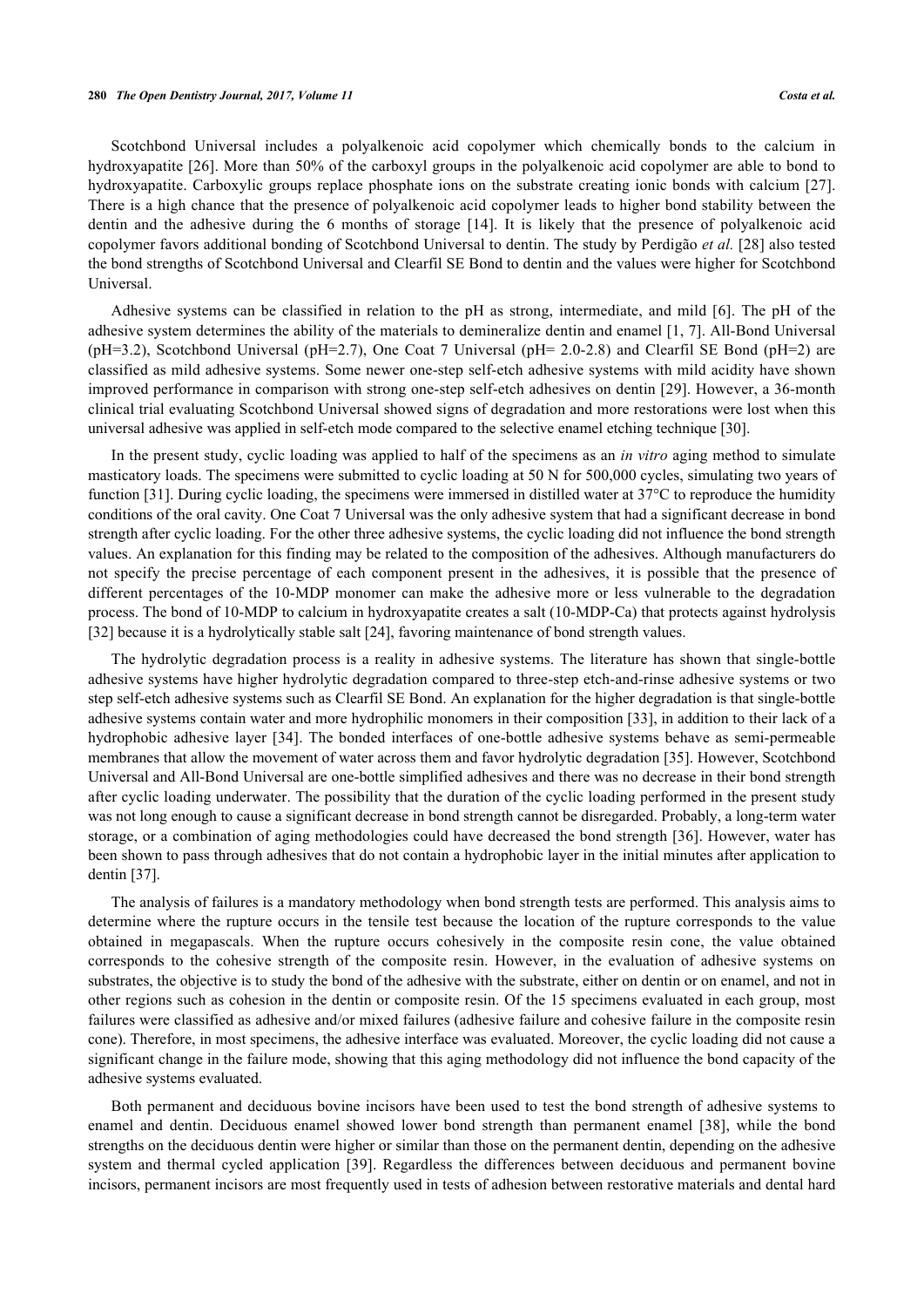tissue as a substitute for human teeth [[40\]](#page-7-10). Due to this reason, permanent bovine incisors were selected in the present study, which present a resemblance to human teeth [[41](#page-7-11)] and are easily obtained in large amounts from registered slaughterhouses.

The simplification of the universal adhesive systems significantly facilitates their use in clinical practice and decreases the possibility of application errors due to the reduction of application steps. However, longitudinal clinical studies are fundamental to verify the performance of the universal adhesive systems.

# **CONCLUSION**

The results of the current study demonstrate that the Scotchbond Universal, All-Bond Universal and One Coat 7 Universal, applied in self-etch mode, obtained bond strength to dentin similar to or superior to that of the Clearfil SE Bond. One Coat 7 Universal was the only adhesive system that presented a decrease in bond strength after cyclic loading.

# **ETHICS APPROVAL AND CONSENT TO PARTICIPATE**

Not applicable.

# **HUMAN AND ANIMAL RIGHTS**

No Animals/Humans were used for studies that are base of this research.

# **CONSENT FOR PUBLICATION**

Not applicable.

# **CONFLICT OF INTEREST**

The authors declare no conflict of interest, financial or otherwise.

# **ACKNOWLEDGEMENTS**

The authors thank CAPES (Coordination of the Improvement of Higher Education Personnel) for the financial support and Professor Sérgio Kato for the statistical analysis.

# **REFERENCES**

- <span id="page-5-0"></span>[1] Van Meerbeek B, De Munck J, Yoshida Y, *et al.* Buonocore memorial lecture. Adhesion to enamel and dentin: Current status and future challenges. Oper Dent 2003; 28(3): 215-35. [PMID: [12760693\]](http://www.ncbi.nlm.nih.gov/pubmed/12760693)
- <span id="page-5-1"></span>[2] Watanabe I, Nakabayashi N, Pashley DH. Bonding to ground dentin by a phenyl-P self-etching primer. J Dent Res 1994; 73(6): 1212-20. [PMID: [8046111\]](http://www.ncbi.nlm.nih.gov/pubmed/8046111)
- <span id="page-5-2"></span>[3] Yoshida Y, Nagakane K, Fukuda R, *et al.* Comparative study on adhesive performance of functional monomers. J Dent Res 2004; 83(6): 454-8. [\[http://dx.doi.org/10.1177/154405910408300604\]](http://dx.doi.org/10.1177/154405910408300604) [PMID: [15153451](http://www.ncbi.nlm.nih.gov/pubmed/15153451)]
- <span id="page-5-3"></span>[4] Eliguzeloglu E, Omurlu H, Eskitascioglu G, Belli S. Effect of surface treatments and different adhesives on the hybrid layer thickness of noncarious cervical lesions. Oper Dent 2008; 33(3): 338-45. [\[http://dx.doi.org/10.2341/07-96](http://dx.doi.org/10.2341/07-96)] [PMID: [18505226](http://www.ncbi.nlm.nih.gov/pubmed/18505226)]
- <span id="page-5-4"></span>[5] Salvio LA, Hipólito VD, Martins AL, de Goes MF. Hybridization quality and bond strength of adhesive systems according to interaction with dentin. Eur J Dent 2013; 7(3): 315-26. [\[http://dx.doi.org/10.4103/1305-7456.115416](http://dx.doi.org/10.4103/1305-7456.115416)] [PMID: [24926212](http://www.ncbi.nlm.nih.gov/pubmed/24926212)]
- <span id="page-5-5"></span>[6] Miyazaki M, Tsujimoto A, Tsubota K, Takamizawa T, Kurokawa H, Platt JA. Important compositional characteristics in the clinical use of adhesive systems. J Oral Sci 2014; 56(1): 1-9. [\[http://dx.doi.org/10.2334/josnusd.56.1](http://dx.doi.org/10.2334/josnusd.56.1)] [PMID: [24739701\]](http://www.ncbi.nlm.nih.gov/pubmed/24739701)
- <span id="page-5-6"></span>[7] Kenshima S, Francci C, Reis A, Loguercio AD, Filho LE. Conditioning effect on dentin, resin tags and hybrid layer of different acidity selfetch adhesives applied to thick and thin smear layer. J Dent 2006; 34(10): 775-83. [\[http://dx.doi.org/10.1016/j.jdent.2006.03.001](http://dx.doi.org/10.1016/j.jdent.2006.03.001)] [PMID: [16621219\]](http://www.ncbi.nlm.nih.gov/pubmed/16621219)
- <span id="page-5-7"></span>[8] Moura SK, Pelizzaro A, Dal Bianco K, *et al.* Does the acidity of self-etching primers affect bond strength and surface morphology of enamel? J Adhes Dent 2006; 8(2): 75-83. [PMID: [16708718\]](http://www.ncbi.nlm.nih.gov/pubmed/16708718)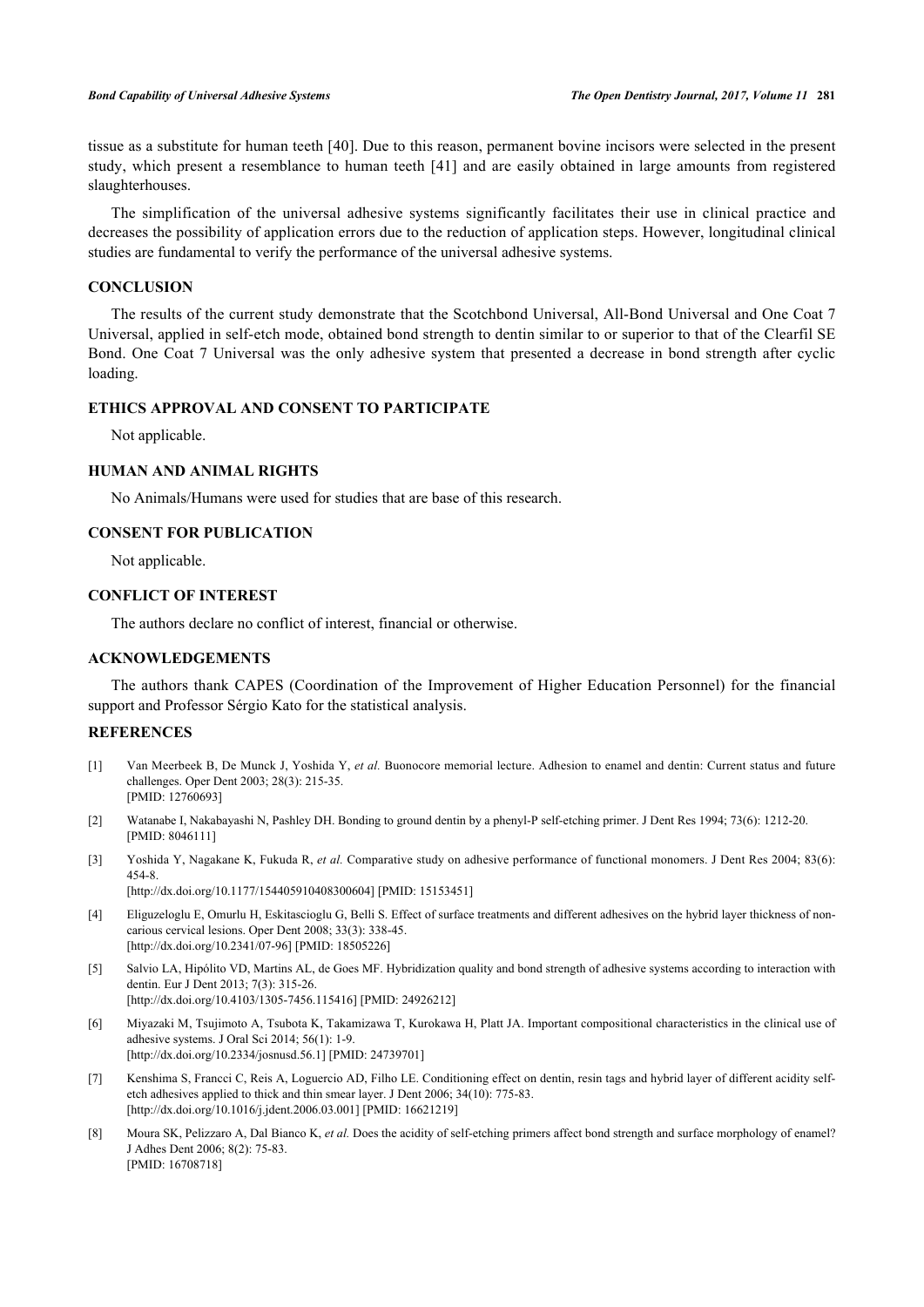- <span id="page-6-0"></span>[9] Poggio C, Scribante A, Della Zoppa F, Colombo M, Beltrami R, Chiesa M. Shear bond strength of one-step self-etch adhesives to enamel: effect of acid pretreatment. Dent Traumatol 2014; 30(1): 43-8. [\[http://dx.doi.org/10.1111/edt.12027\]](http://dx.doi.org/10.1111/edt.12027) [PMID: [23297838](http://www.ncbi.nlm.nih.gov/pubmed/23297838)]
- <span id="page-6-1"></span>[10] Perdigão J, Gomes G, Gondo R, Fundingsland JW. *In vitro* bonding performance of all-in-one adhesives. Part I--microtensile bond strengths. J Adhes Dent 2006; 8(6): 367-73. [PMID: [17243593\]](http://www.ncbi.nlm.nih.gov/pubmed/17243593)
- <span id="page-6-2"></span>[11] Peumans M, De Munck J, Van Landuyt KL, Poitevin A, Lambrechts P, Van Meerbeek B. Eight-year clinical evaluation of a 2-step self-etch adhesive with and without selective enamel etching. Dent Mater 2010; 26(12): 1176-84. [\[http://dx.doi.org/10.1016/j.dental.2010.08.190\]](http://dx.doi.org/10.1016/j.dental.2010.08.190) [PMID: [20947155](http://www.ncbi.nlm.nih.gov/pubmed/20947155)]
- <span id="page-6-3"></span>[12] Perdigão J, Swift EJ Jr. Universal Adhesives. J Esthet Restor Dent 2015; 27(6): 331-4. [\[http://dx.doi.org/10.1111/jerd.12185](http://dx.doi.org/10.1111/jerd.12185)] [PMID: [26767920\]](http://www.ncbi.nlm.nih.gov/pubmed/26767920)
- <span id="page-6-4"></span>[13] Marchesi G, Frassetto A, Mazzoni A, *et al.* Adhesive performance of a multi-mode adhesive system: 1-year *in vitro* study. J Dent 2014; 42(5): 603-12.

[\[http://dx.doi.org/10.1016/j.jdent.2013.12.008](http://dx.doi.org/10.1016/j.jdent.2013.12.008)] [PMID: [24373855\]](http://www.ncbi.nlm.nih.gov/pubmed/24373855)

- <span id="page-6-5"></span>[14] Manfroi FB, Marcondes ML, Somacal DC, Borges GA, Júnior LH, Spohr AM. Bond strength of a novel one bottle multi-mode adhesive to human dentin after six months of storage. Open Dent J 2016; 10: 268-77. [\[http://dx.doi.org/10.2174/1874210601610010268\]](http://dx.doi.org/10.2174/1874210601610010268) [PMID: [27347230](http://www.ncbi.nlm.nih.gov/pubmed/27347230)]
- <span id="page-6-6"></span>[15] Spohr AM, Conceição EN, Pacheco JF. Tensile bond strength of four adhesive systems to dentin. Am J Dent 2001; 14(4): 247-51. [PMID: [11699746\]](http://www.ncbi.nlm.nih.gov/pubmed/11699746)
- <span id="page-6-7"></span>[16] Wagner A, Wendler M, Petschelt A, Belli R, Lohbauer U. Bonding performance of universal adhesives in different etching modes. J Dent 2014; 42(7): 800-7. [\[http://dx.doi.org/10.1016/j.jdent.2014.04.012](http://dx.doi.org/10.1016/j.jdent.2014.04.012)] [PMID: [24814138\]](http://www.ncbi.nlm.nih.gov/pubmed/24814138)
- [17] Chen C, Niu LN, Xie H, *et al.* Bonding of universal adhesives to dentine: Old wine in new bottles? J Dent 2015; 43(5): 525-36. [\[http://dx.doi.org/10.1016/j.jdent.2015.03.004](http://dx.doi.org/10.1016/j.jdent.2015.03.004)] [PMID: [25797702\]](http://www.ncbi.nlm.nih.gov/pubmed/25797702)
- [18] Nicoloso GF, Antoniazzi BF, Lenzi TL, Soares FZ, Rocha RO. Is there a best protocol to optimize bond strength of a universal adhesive to artificially induced caries-affected primary or permanent dentin? J Adhes Dent 2016; 18(5): 441-6. [PMID: [27532066\]](http://www.ncbi.nlm.nih.gov/pubmed/27532066)
- <span id="page-6-8"></span>[19] Jang JH, Lee MG, Woo SU, Lee CO, Yi JK, Kim DS. Comparative study of the dentin bond strength of a new universal adhesive. Dent Mater J 2016; 35(4): 606-12. [\[http://dx.doi.org/10.4012/dmj.2015-422\]](http://dx.doi.org/10.4012/dmj.2015-422) [PMID: [27477226](http://www.ncbi.nlm.nih.gov/pubmed/27477226)]
- <span id="page-6-9"></span>[20] Yoshiyama M, Matsuo T, Ebisu S, Pashley D. Regional bond strengths of self-etching/self-priming adhesive systems. J Dent 1998; 26(7): 609-16. [\[http://dx.doi.org/10.1016/S0300-5712\(97\)00046-8\]](http://dx.doi.org/10.1016/S0300-5712(97)00046-8) [PMID: [9754751](http://www.ncbi.nlm.nih.gov/pubmed/9754751)]
- <span id="page-6-10"></span>[21] Moura SK, Murad CG, Reis A, Klein-Júnior CA, Grande RH, Loguércio AD. The influence of air temperature for solvent evaporation on bonding of self-etch adhesives to dentin. Eur J Dent 2014; 8(2): 205-10. [\[http://dx.doi.org/10.4103/1305-7456.130602](http://dx.doi.org/10.4103/1305-7456.130602)] [PMID: [24966771](http://www.ncbi.nlm.nih.gov/pubmed/24966771)]
- <span id="page-6-11"></span>[22] Tay FR, Gwinnett AJ, Pang KM, Wei SH. Resin permeation into acid-conditioned, moist, and dry dentin: A paradigm using water-free adhesive primers. J Dent Res 1996; 75(4): 1034-44. [\[http://dx.doi.org/10.1177/00220345960750040601\]](http://dx.doi.org/10.1177/00220345960750040601) [PMID: [8708133](http://www.ncbi.nlm.nih.gov/pubmed/8708133)]
- <span id="page-6-12"></span>[23] Perdigão J, Sezinando A, Monteiro PC. Effect of substrate age and adhesive composition on dentin bonding. Oper Dent 2013; 38(3): 267-74. [\[http://dx.doi.org/10.2341/12-307-L](http://dx.doi.org/10.2341/12-307-L)] [PMID: [23210916\]](http://www.ncbi.nlm.nih.gov/pubmed/23210916)
- <span id="page-6-13"></span>[24] Fukegawa D, Hayakawa S, Yoshida Y, Suzuki K, Osaka A, Van Meerbeek B. Chemical interaction of phosphoric acid ester with hydroxyapatite. J Dent Res 2006; 85(10): 941-4. [\[http://dx.doi.org/10.1177/154405910608501014\]](http://dx.doi.org/10.1177/154405910608501014) [PMID: [16998137](http://www.ncbi.nlm.nih.gov/pubmed/16998137)]
- <span id="page-6-14"></span>[25] Muñoz MA, Luque-Martinez I, Malaquias P, *et al. In vitro* longevity of bonding properties of universal adhesives to dentin. Oper Dent 2015; 40(3): 282-92. [\[http://dx.doi.org/10.2341/14-055-L](http://dx.doi.org/10.2341/14-055-L)] [PMID: [25405904\]](http://www.ncbi.nlm.nih.gov/pubmed/25405904)
- <span id="page-6-15"></span>[26] Mitra SB, Lee CY, Bui HT, Tantbirojn D, Rusin RP. Long-term adhesion and mechanism of bonding of a paste-liquid resin-modified glassionomer. Dent Mater 2009; 25(4): 459-66. [\[http://dx.doi.org/10.1016/j.dental.2008.09.008\]](http://dx.doi.org/10.1016/j.dental.2008.09.008) [PMID: [19041127](http://www.ncbi.nlm.nih.gov/pubmed/19041127)]
- <span id="page-6-16"></span>[27] Lin A, McIntyre NS, Davidson RD. Studies on the adhesion of glass-ionomer cements to dentin. J Dent Res 1992; 71(11): 1836-41. [\[http://dx.doi.org/10.1177/00220345920710111401\]](http://dx.doi.org/10.1177/00220345920710111401) [PMID: [1401448](http://www.ncbi.nlm.nih.gov/pubmed/1401448)]
- <span id="page-6-17"></span>[28] Perdigão J, Sezinando A, Monteiro PC. Laboratory bonding ability of a multi-purpose dentin adhesive. Am J Dent 2012; 25(3): 153-8. [PMID: [22988685\]](http://www.ncbi.nlm.nih.gov/pubmed/22988685)
- <span id="page-6-18"></span>[29] Peumans M, De Munck J, Mine A, Van Meerbeek B. Clinical effectiveness of contemporary adhesives for the restoration of non-carious cervical lesions. A systematic review. Dent Mater 2014; 30(10): 1089-103. [\[http://dx.doi.org/10.1016/j.dental.2014.07.007\]](http://dx.doi.org/10.1016/j.dental.2014.07.007) [PMID: [25091726](http://www.ncbi.nlm.nih.gov/pubmed/25091726)]